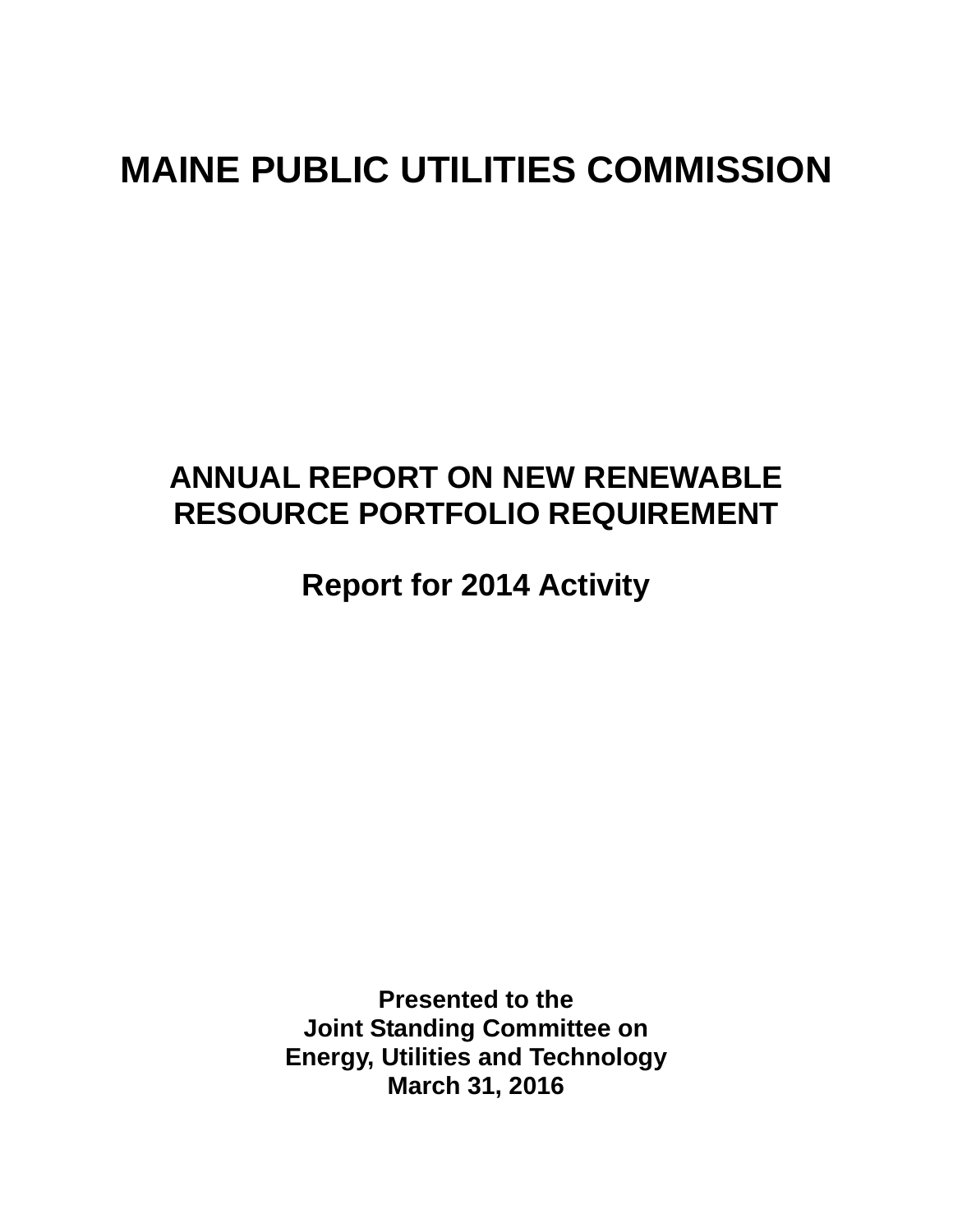### **TABLE OF CONTENTS**

| ı.  |           |                                                                       |  |  |  |
|-----|-----------|-----------------------------------------------------------------------|--|--|--|
| Ш.  |           |                                                                       |  |  |  |
|     | Α.        | New Renewable Resource Portfolio Requirement (Class I)  3             |  |  |  |
|     | <b>B.</b> |                                                                       |  |  |  |
|     | C.        |                                                                       |  |  |  |
|     | D.        |                                                                       |  |  |  |
| Ш.  |           |                                                                       |  |  |  |
|     | Α.        |                                                                       |  |  |  |
|     | B.        |                                                                       |  |  |  |
|     | C.        | New Renewable Portfolio Requirement (Class I); Resources and Cost     |  |  |  |
|     | D.        | Eligible Resource Portfolio Requirement (Class II); Resource and Cost |  |  |  |
|     | Ε.        |                                                                       |  |  |  |
|     | F.        |                                                                       |  |  |  |
| IV. |           |                                                                       |  |  |  |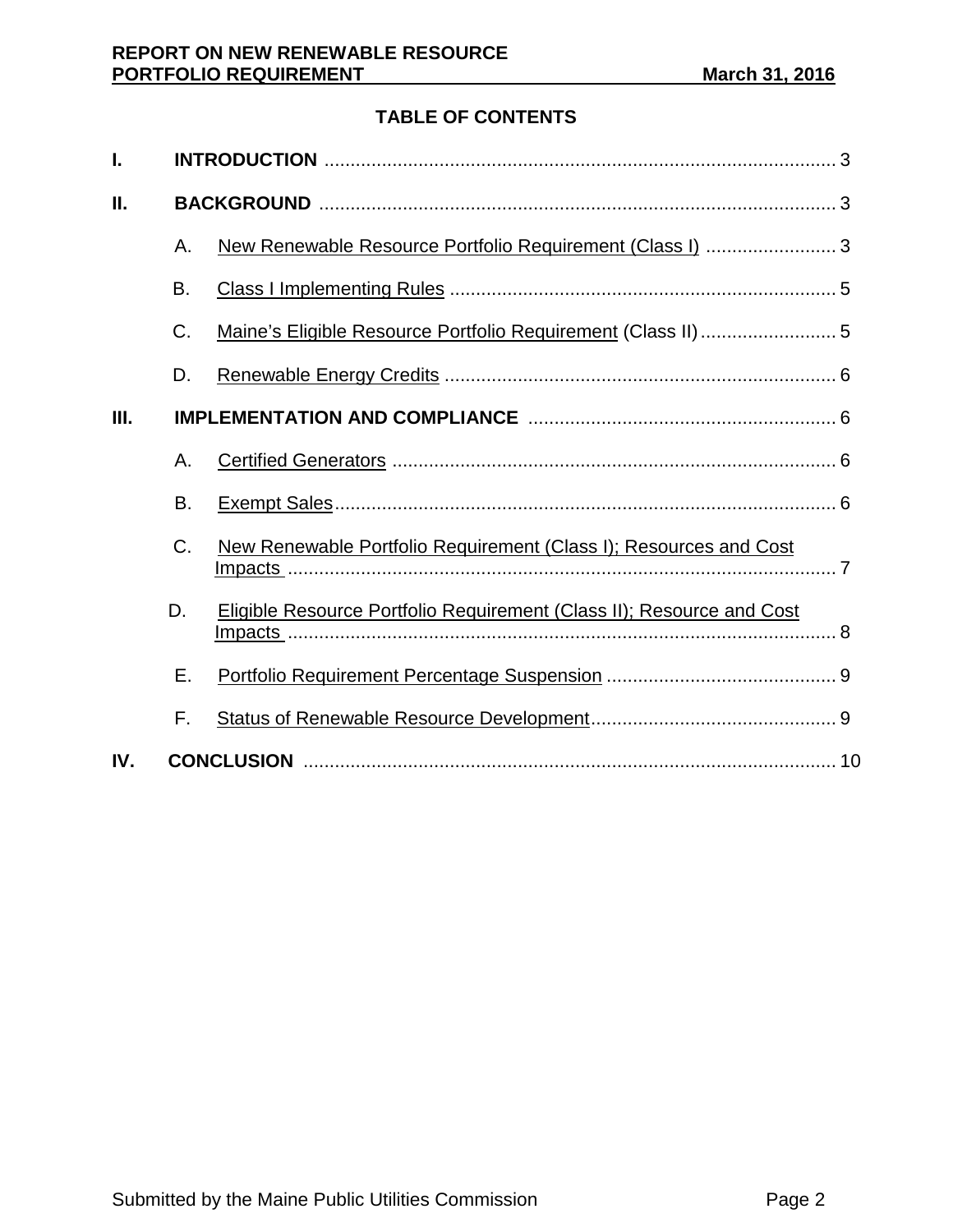#### **I. INTRODUCTION**

During its 2007 session, the Legislature enacted an Act to Stimulate Demand for Renewable Energy  $(Act)$ .<sup>[1](#page-2-0)</sup> The Act added a mandate that specified percentages of electricity that supply Maine's consumers come from "new" renewable resources. Generally, new renewable resources are renewable facilities that have an in-service date, resumed operation or were refurbished after September 1, 2005. The percentage requirement began at one percent in 2008 and increases in annual one percentage point increments to ten percent in 2017 and remains at ten percent thereafter, unless the Commission suspends the requirement pursuant to the provisions of the Act.

The Act contains an annual reporting requirement on the status of Class I renewable resource development and compliance with the portfolio requirement. The reporting provision specifies:

Annual Reports. No later than March 31, 2008 and annually thereafter, the Commission shall submit a report regarding the status of new renewable capacity resources in the State and New England, and compliance with the portfolio requirement required by this section to the joint standing committee of the Legislature having jurisdiction over utilities and energy matters. The report shall include, but is not limited to, a description of new renewable capacity resources available to meet the portfolio requirement required by this section, documentation of the loss of any existing renewable generation capacity in the State, the status of implementation of the new renewable resources portfolio requirement, including any suspensions pursuant to subsection D, and recommendations to stimulate investment in new renewable resources.

The Commission hereby submits its report to the Energy, Utilities and Technology Committee to describe the status of Maine's new renewable resource portfolio requirement. The Commission notes that this report is based on the most recently filed Competitive Electricity Provider (CEP) annual compliance reports, which were filed in July 2015 for calendar year 2014. Therefore, this report generally presents information on implementation and compliance with the portfolio requirement for calendar year 2014.

#### **II. BACKGROUND**

#### A. New Renewable Resource Portfolio Requirement (Class I)

As stated above, the new renewable resource portfolio requirement, referred to as Class  $I^2$  $I^2$  requires that specified percentages of electricity that supply

<span id="page-2-1"></span><span id="page-2-0"></span><sup>&</sup>lt;sup>1</sup> P.L. 2007, ch. 403 (codified at 35-A M.R.S. § 3210(3-A)).<br><sup>2</sup> The "new" renewable resource requirement was designated as Class I in the Commission's implementing rules (Chapter 311) because the requirement is similar to portfolio requirements in other New England states that are referred to as "Class I." Maine's pre-existing "eligible" resource portfolio requirement is designated as Class II.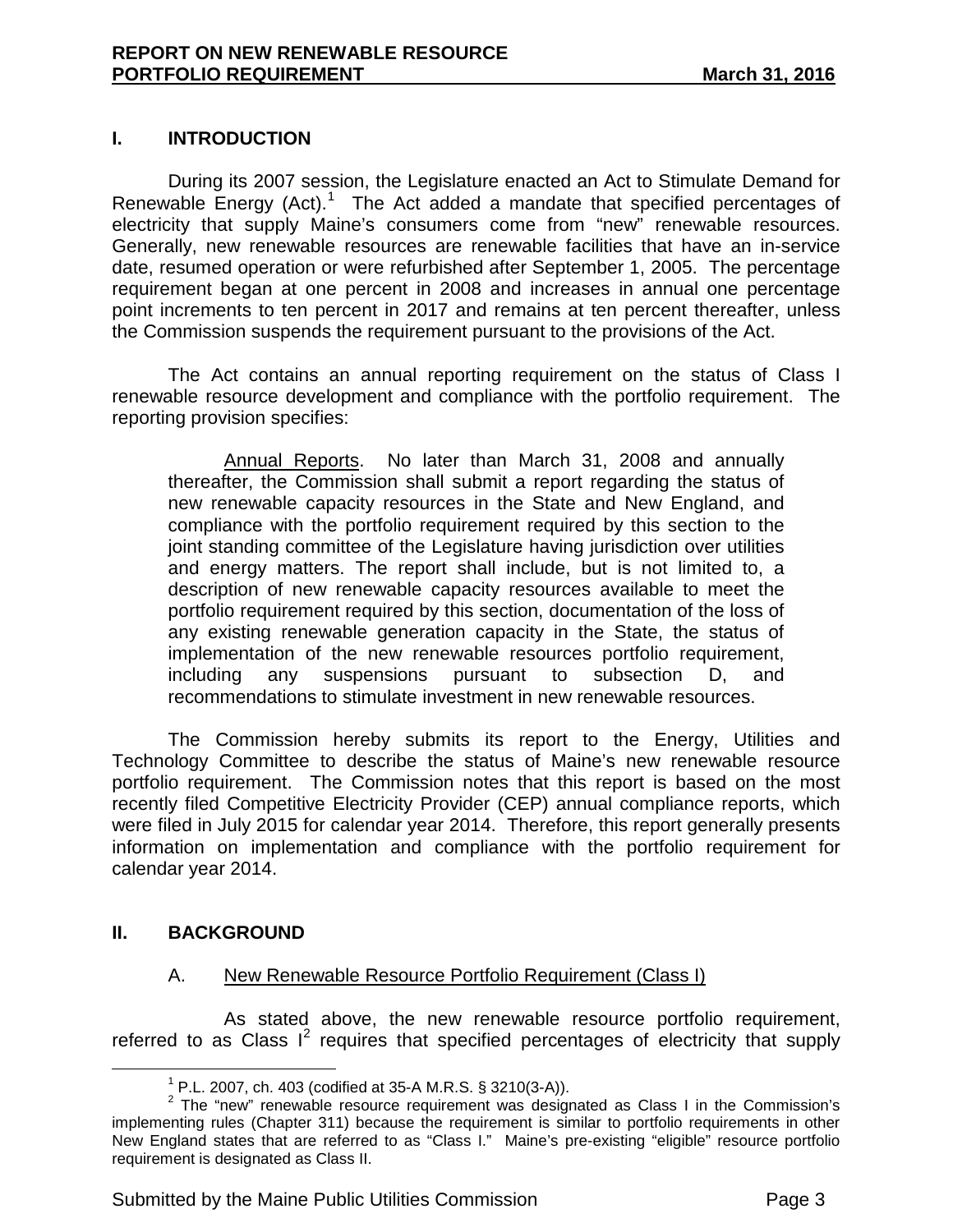Maine's consumers come from "new" renewable resources.<sup>[3](#page-3-0)</sup> The percentage requirement began at one percent in 2008 and increases in annual one percentage point increments to ten percent in 2017 and remains at ten percent thereafter. The Act specifies the resource type, capacity limit and the vintage requirements for the new renewable resource requirement. As specified in the Act, a new renewable resource used to satisfy the Class I portfolio requirement must be of the following types:

- fuel cells;
- $\blacksquare$  tidal power;
- solar arrays and installations;
- wind power installations;
- **qeothermal installations;**
- hydroelectric generators that meet all state and federal fish passage requirement; or
- biomass generators, including generators fueled by landfill gas.

In addition, except for wind power installations, the generating resource must not have a nameplate capacity that exceeds 100 MW. Moreover, the resource must satisfy one of four vintage requirements. These are:

- 1) Renewable capacity with an in-service date after September 1, 2005;
- 2) Renewable capacity that has been added to an existing facility after September 1, 2005;
- 3) Renewable capacity that has not operated for two years or was not recognized as a capacity resource by the New England Independent System Operator (ISO-NE) or the Northern Maine Independent System Administrator (NMISA) and has resumed operation or has been recognized by the ISO-NE or NMISA after September 1, 2005; and
- 4) Renewable capacity that has been refurbished after September 1, 2005 and is operating beyond its useful life or employing an alternate technology that significantly increases the efficiency of the generation process.

The Act also includes an "alternative compliance mechanism" (ACM) that allows suppliers to pay specified amounts into the Energy Efficiency and Renewable Resource Fund<sup>[4](#page-3-1)</sup> in lieu of compliance with the new renewable resource portfolio requirement, and states that the Commission shall set the alternative compliance payment rate in its implementing rules. In addition, the Act allows the Commission to suspend scheduled percentage increases in the portfolio requirement if it finds that investment in new renewable resources has not been sufficient for suppliers to satisfy the requirement, the requirement has burdened electricity customers without providing

<span id="page-3-0"></span><sup>&</sup>lt;sup>3</sup> Contracts or standard offer arrangements that pre-date the effective date of the Act, 35-A M.R.S.§ 3210(3-A)(D), and sales to qualified Pine Tree Development Zone businesses, 35-A M.R.S. §<br>3210-B(4), are exempt from the portfolio requirement.

<span id="page-3-1"></span> $4$  The Energy Efficiency and Renewable Resource Fund was established to fund research, development and demonstration projects related to energy technologies. 35-A M.R.S. § 10121.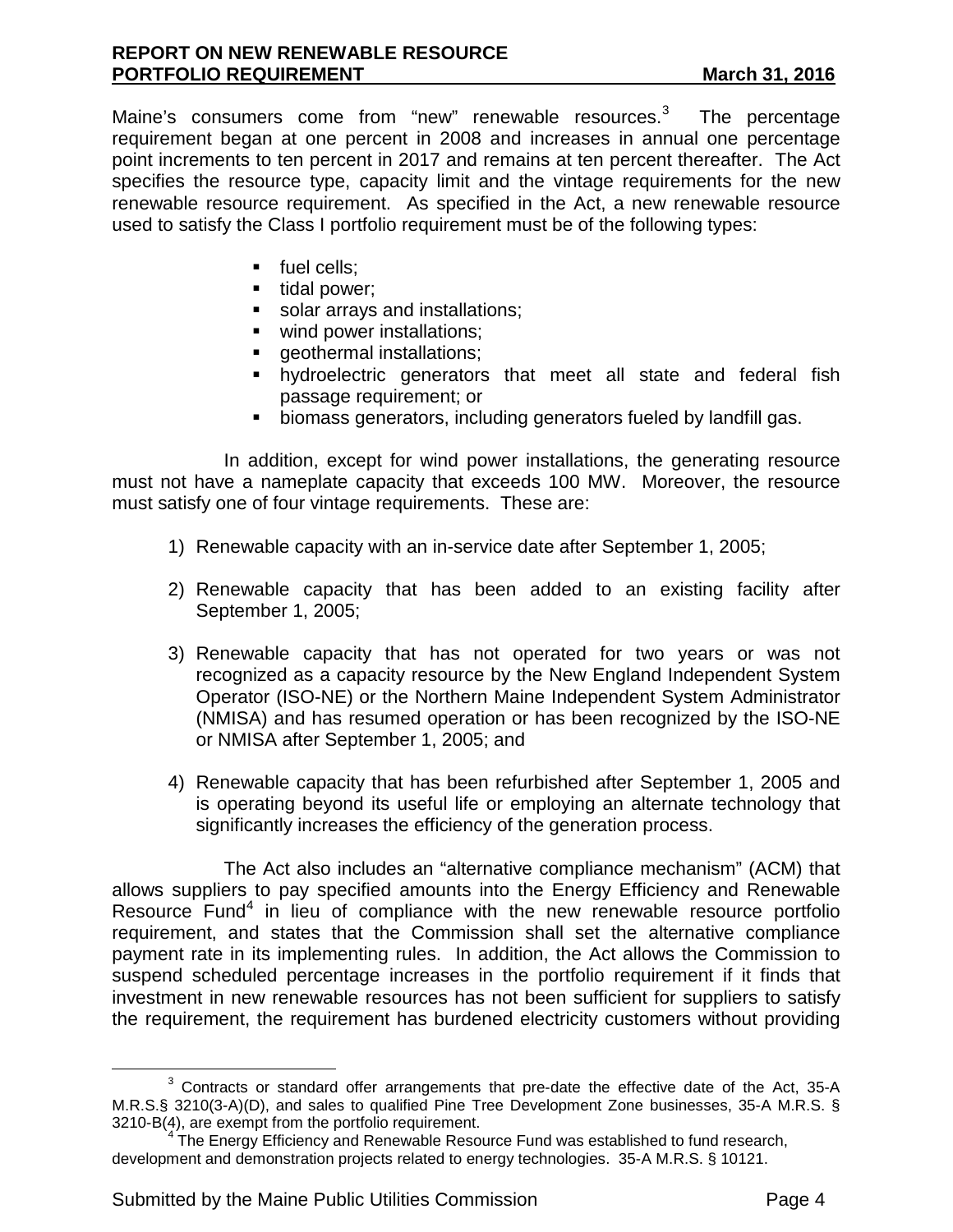the benefits from new renewable resources or that there has been an over reliance on the ACM.

#### B. Class I Implementing Rules

As required by the Act, the Commission modified its portfolio requirement rule (Chapter 311) to implement the "new" renewable resource requirement.<sup>[5](#page-4-0)</sup> The implementing rules establish a certification process that requires generators to precertify facilities as a new renewable resource under the requirements of the rule and provide for a Commission determination of resource eligibility on a case-by-case basis.  $^6$  $^6$ The rule also specifies that the Commission may revoke a certification if there is a material change in circumstance that renders the generation facility ineligible as a new renewable resource. Under the rules, a generator does not have to be located in Maine to be eligible as long as its power is used to serve load in New England.

As required by the Act, the rules establish an ACM that allows suppliers to make a payment in lieu of compliance with the new renewable resource portfolio requirement.<sup>[7](#page-4-2)</sup> The rule established a base alternative compliance payment rate of \$57.12 per megawatt-hour (MWh) that is adjusted annually based on the Consumer Price Index. The alternative compliance payment rate in 2014 was \$66.16 per MWh.

Finally, the implementing rules allow suppliers to satisfy or "cure" a compliance deficiency in one calendar year during the following calendar year. This cure provision only applies if the supplier has satisfied at least two-thirds of its calendar year requirement. In addition, a supplier may "bank" any excess renewable credits in a calendar year for use in the next calendar year. However, a supplier may not use banked credits to satisfy more than one-third of the requirement in any year. $8$ 

#### C. Maine's Eligible Resource Portfolio Requirement (Class II)

Maine's original restructuring legislation, which became effective in March 2000, included a 30% eligible resource portfolio requirement. $9$  The eligible resource portfolio requirement, now referred to as Class II, mandated that each retail competitive electricity supplier meet at least 30% of its retail load in Maine from "eligible resources." Eligible resources are defined in statute as either renewable resources or efficient resources. Renewable resources are defined in statute as fuel cells, tidal power, solar arrays, wind power, geothermal installations, hydroelectric generators, biomass generators, and municipal solid waste facilities. Renewable resources may not exceed a production capacity of 100 megawatts. "Efficient" resources are cogeneration facilities that were constructed prior to 1997, meet a statutory efficient standard and may be fueled by fossil fuels.

<span id="page-4-4"></span><span id="page-4-3"></span><span id="page-4-2"></span><span id="page-4-1"></span><span id="page-4-0"></span><sup>5</sup> *Order Adopting Rule and Statement of Factual and Policy Basis,* Docket No. 2007-391 (Oct. 22,

 $6$  Chapter 311, § 3(B)(4).

 $7$  Chapter 311,  $\S 3(C)$ .

 $8$  Chapter 311, § 7(A) and (B).

 $9$  35-A M.R.S. § 3210(3).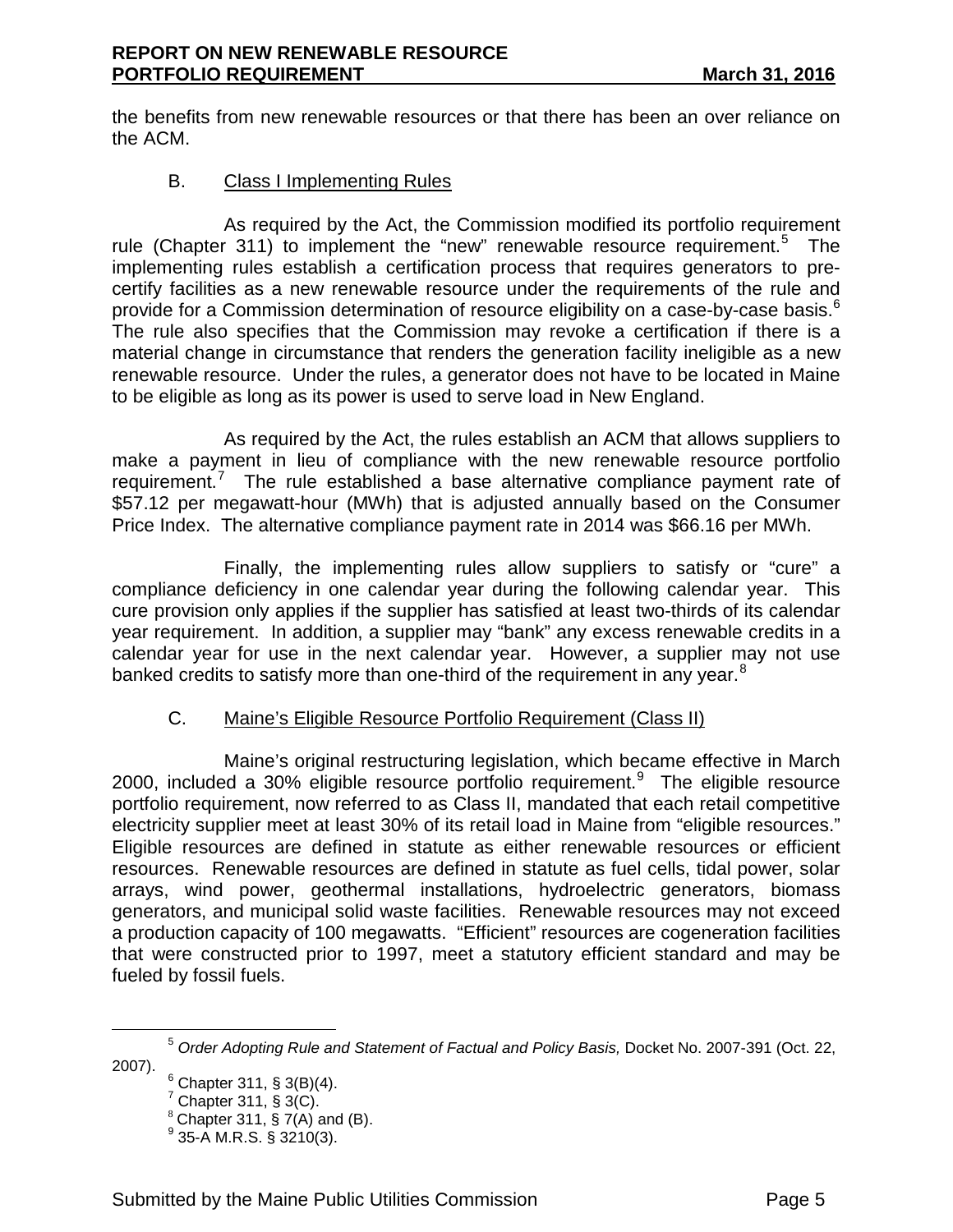#### D. Renewable Energy Credits

Most of the compliance with Maine's portfolio requirements occurs through the purchase of renewable energy credits (RECs). The New England Power Pool (NEPOOL) has established a REC trading and tracking mechanism referred to as the Generation Information System (GIS). This system allows for the trading of the renewable attribute of a MWh separately from the energy value of the MWh. The GIS serves to significantly simplify compliance by suppliers and verification by regulatory commissions, and avoids double counting. Consistent with statutory direction,  $10$  the Commission requires suppliers in the ISO-NE to verify compliance with the portfolio requirement through the GIS. Because it is not part of ISO-NE and too small to support its own GIS, northern Maine does not have a comparable REC trading and tracking system and, therefore, compliance is verified through contractual documentation and market settlement data.

#### **III. IMPLEMENTATION AND COMPLIANCE**

#### A. Certified Generators

The implementing rules require generation facilities to be certified by the Commission as a Class I new renewable resource before such facilities can be used to satisfy Maine's new renewable resource portfolio requirement. However, not all of the facilities that have been certified are in-service and many of the facilities are also eligible for portfolio requirements in other New England states.<sup>[11](#page-5-1)</sup> Presently, there are approximately 75 certified facilities, with a total capacity of approximately 1220 MW.

#### B. Exempt Sales

Electricity suppliers are required to demonstrate compliance with the seven percent new renewable resource portfolio requirement for calendar year 2014. However, any retail electricity sales made pursuant to a supply contract or a standard offer service arrangement executed on or before September 20, 2007 (the effective date of the Act) are exempt from portfolio requirement compliance until the end of the current term of the arrangement. During 2014, none of Maine's electricity sales, were exempted from the new renewable resource portfolio requirement as a result of the preexisting contract exemption.

Electricity sales to serve qualified Pine Tree Development Zone businesses established under Title 30-A are exempt from the portfolio requirements. During 2014, approximately 84,903 MWh, or 0.71% of Maine's electricity sales as reported by the CEPs, were exempt from the new renewable resource portfolio requirement as a result of the Pine Tree Zone exemption.

<span id="page-5-0"></span> $10$  The portfolio requirement statute states that the Commission shall allow competitive providers to satisfy the portfolio requirements through the use of RECs if it determines that a reliable system of electrical attribute trading exists. 35-A M.R.S.§ 3210(8). The Commission has determined that the GIS is

<span id="page-5-1"></span> $11$  Information on the RPS Class I Renewable Resource Applications can be found at <http://www.maine.gov/mpuc/electricity/rps-class-I-list.shtml>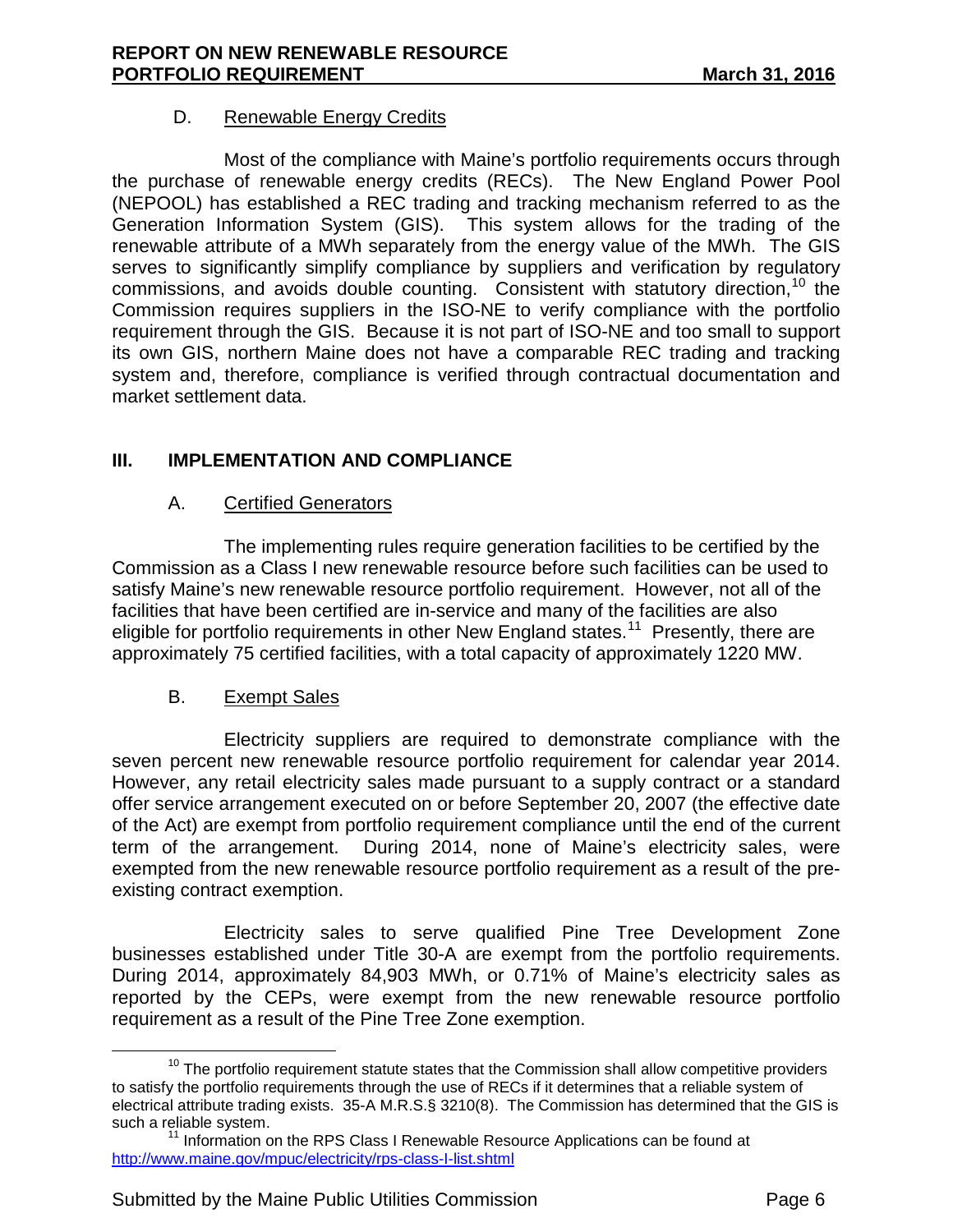#### C. New Renewable Portfolio Requirement (Class I); Resources and Cost Impacts

The following chart shows the mix of resources used to satisfy Maine's new renewable resource portfolio requirement during 2014.



Resources Used to Satisfy Class I Renewable Portfolio Requirements 2014

As the table below shows, the RECs from twenty-two facilities were used by suppliers to comply with the 2014 new renewable resource requirement. Eighteen of the facilities are biomass, three are hydro, and one is a wind facility. Twenty of the twenty-two facilities are located in Maine, one is located in Connecticut and one is located in Massachusetts. Of the approximately 811,476 RECs purchased to meet the 2014 portfolio requirement, 99% came from facilities located in Maine.

| <b>Fuel Type and State</b> | <b>No. of Facilities</b> | <b>GIS Certificates</b> | % of Total |
|----------------------------|--------------------------|-------------------------|------------|
| Hydro - ME                 |                          | 4,059                   | 0.50%      |
| Hydro - CT                 |                          | 934                     | 0.12%      |
| Hydro - MA                 |                          | 565                     | 0.07%      |
| Biomass - ME               | 18                       | 748,266                 | 92.21%     |
| Wind - ME                  |                          | 57,652                  | 7.10%      |
| <b>Total - Overall</b>     | 22                       | 811,476                 | 100.00%    |
| Total - ME                 | 20                       | 701,920                 | 99.81%     |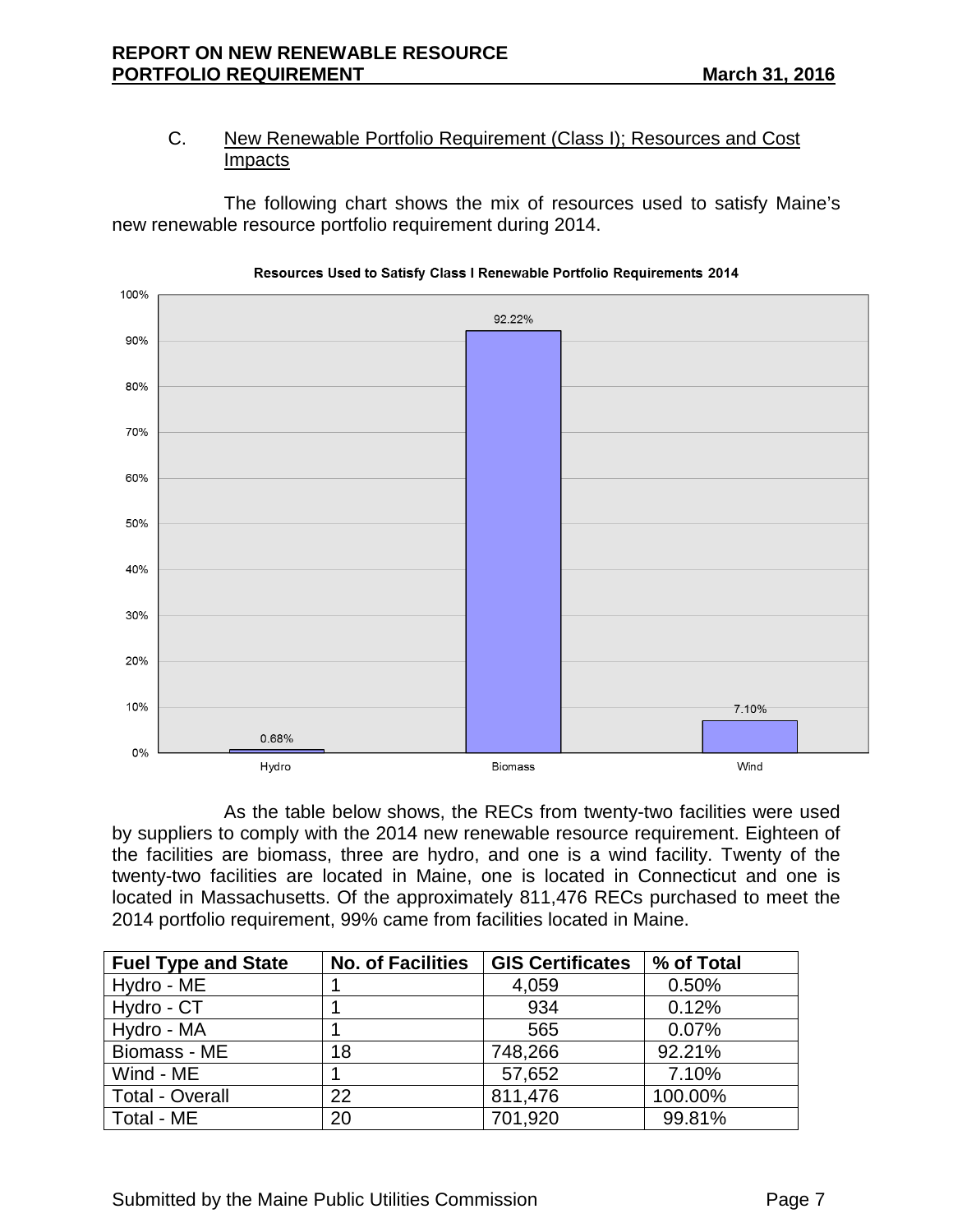#### **REPORT ON NEW RENEWABLE RESOURCE PORTFOLIO REQUIREMENT March 31, 2016**

The cost to ratepayers of Maine's new renewable resource portfolio requirement is estimated by the cost of compliance by suppliers, primarily through their purchase of RECs. For calendar year 2014, 78.05% of the Class 1 RPS requirement was satisfied through the purchase of RECs during that year, 0.0004% was satisfied through the ACM, 21.88% was satisfied using RECs banked from 2013 and 0.1130% will be satisfied during the 2015 cure period allowed by the rule. Finally, 181,595 RECs were purchased in 2014 and banked for future use and an additional 8 RECs were purchased where the CEP did not indicate whether the certificates were to be banked or would not be used.

During 2014, the cost of RECs used for compliance ranged from approximately \$1.72 per MWh to \$22.33 per MWh, with an average cost of \$8.56 per MWh and a total cost of \$6,947,071. One supplier chose to satisfy a portion of the portfolio requirement through the ACM at the rate of \$66.16 per MWh for a total cost of \$198. Thus, the total cost to ratepayers during 2014 was \$6,947,269, which translates into an average rate impact of about 0.06 cents per kWh (or about 30 to 35 cents monthly for a typical residential bill). In percentage terms, this translates to a residential customer bill impact of about one half of 1%.

#### D. Eligible Resources Portfolio Requirement (Class II); Resources and Cost Impacts

The following chart shows the mix of resources used to satisfy Maine's Class II renewable resource portfolio requirement during 2014.



#### Resources Used to Satisfy Class II Renewable Portfolio Requirements 2014

Submitted by the Maine Public Utilities Commission **Page 8** Page 8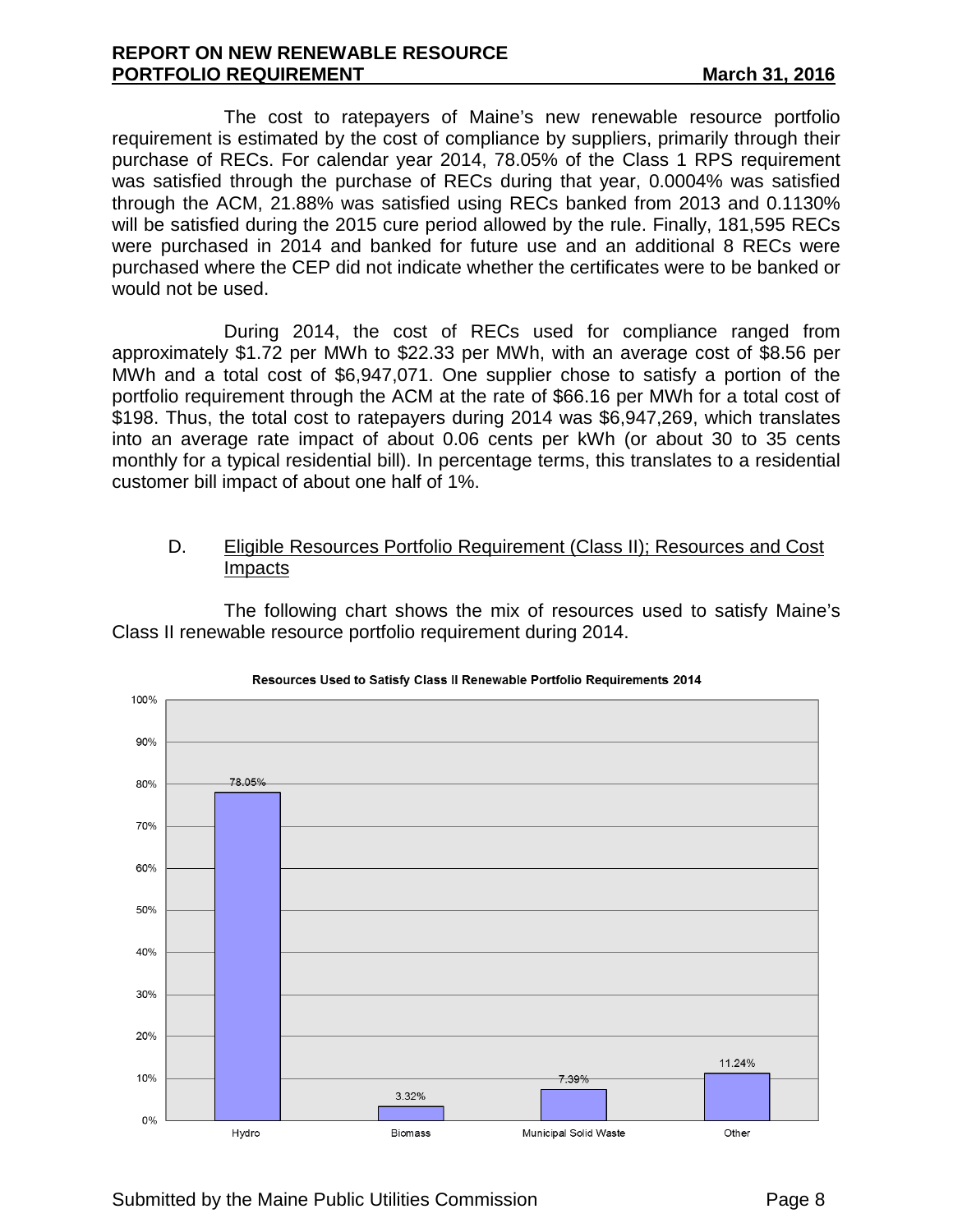During 2014, the costs of RECs used to satisfy the eligible resource portfolio requirement ranged from \$0.00 per MWh (some RECs were provided for free as part of an energy transaction) to \$1.80 per MWh, with an average cost of \$0.52 per MWh and a total cost of \$1,834,314. This translates into less than ten cents per month on a typical residential bill.

#### E. Portfolio Requirement Percentage Suspension

The Act allows the Commission to suspend scheduled percentage increases in the Class I portfolio requirement if it finds that investment in new renewable resources has not been sufficient for suppliers to satisfy the requirement, the requirement has burdened electricity customers without providing the benefits from new renewable resources or that there has been an over reliance on the ACM. As specified in section III(C) above, nearly all of the compliance with the Class I portfolio requirement occurred through the purchase of RECs with very limited reliance on the ACM at an average REC cost that is substantially less than the alternative compliance payment. Thus, it appears clear that renewable resource development and operation has been sufficient for suppliers to satisfy the Class I portfolio requirement without reliance on the ACM. Accordingly, the Commission did not act to suspend percentage increases in the portfolio requirement in 2014.

#### F. Status of Renewable Resource Development

Maine's portfolio requirement operates in conjunction with the portfolio requirements in the other New England states to promote the development of renewable resources in Maine and New England.<sup>12</sup> The ISO-NE interconnection queue, which includes proposed generation projects that have initiated the review process for interconnection to the regional grid, shows that there are a significant number of renewable projects under development in New England and in Maine. As of March 2016, the ISO-NE queue, New England wide, has proposed renewable projects totaling 4885 MW (wind-4267 MW, biomass-37 MW, hydro-8 MW, solar-572 MW, landfill gas-2 MW). The proposed projects in Maine total 3936 MW (wind-3647 MW, hydro-8 MW, solar-280-MW). Although not all of the projects in the queue will be successfully completed, there are renewable resources other than those in the queue (such as onsite and behind the meter renewable resources, renewable projects not yet in the queue, and imported energy from renewable projects in adjacent regions) that may be developed. Thus, there appears to be renewable resource development in both New England and Maine that will be available to meet the requirements of the RPS.

Because existing requirements and mechanisms in the region appear to be providing sufficient incentives for the continued operation and development of renewable resources sufficient to meet Maine's portfolio requirement, the Commission, at this time, makes no recommendations regarding mechanisms to stimulate investment

<span id="page-8-0"></span> $12$  Generally, newly developed renewable resources located within or adjacent to New England can be used to satisfy the various New England state's portfolio requirements.